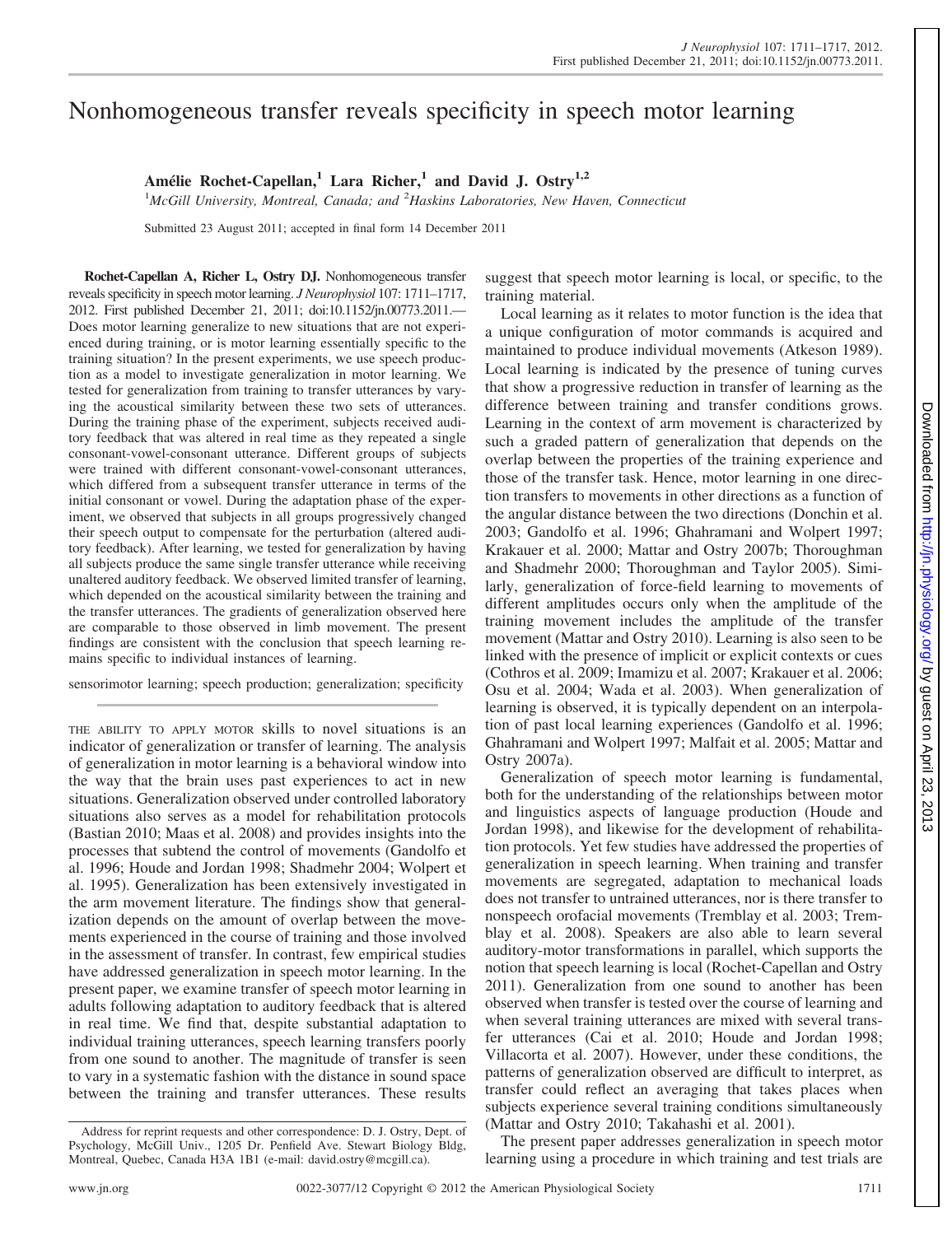presented in separated blocks, with different groups of subjects each tested with a single training utterance and a single transfer utterance. We studied motor learning using an auditory-motor transformation. Subjects were required to repeat aloud individual utterances, while the frequency composition of their auditory feedback was altered and played back to them in real-time through headphones (Houde and Jordan 1998; Purcell and Munhall 2006; Rochet-Capellan and Ostry 2011; Villacorta et al. 2007). We observed that subjects progressively learned to compensate for the auditory perturbation. Following learning, we tested for transfer by having subjects repeat a transfer utterance that differed from the training utterance in terms of its distance in sound space. We found that speech motor learning generalized poorly and that the amount of generalization varied with the distance in sound space between training and transfer utterances. Our results are consistent with previous work on human limb movement and speech and suggest that motor learning is fundamentally local.

#### **METHODS**

*Subjects.* Subjects were native speakers of English between the ages of 18 and 30 yr and had no reported impairment of hearing or speech. All participants signed consent forms approved by the McGill University Institutional Review Board.

*Word repetition with altered auditory feedback.* The subjects' task was to read aloud words that were displayed one at a time on a computer monitor. Auditory feedback was provided through headphones. Subjects were informed they would hear their own voice mixed with noise; they were not told that the speech signal would be altered. Subjects were instructed to speak clearly, but quietly, to limit auditory feedback other than through the earphones. Subjects were also instructed to maintain normal utterance duration.

As in previous research (Houde and Jordan 1998; Purcell and Munhall 2006; Villacorta et al. 2007), we studied motor learning by providing subjects with altered auditory feedback, using a real-time acoustical transformation of the vowel sound in a CVC (consonantvowel-consonant) utterance. The rational for using vowels sounds is that, unlike consonants, their acoustical properties can be easily modified by real-time acoustical effects processors. Vowels are distinguished by frequency peaks in their sound spectra, called "formants". Acoustical effects processors can detect and change in real time the values of these frequency peaks. For example, the vowel  $\frac{\ell}{\epsilon}$ in "pen" differs from the vowel /æ/ in "pan" mostly in terms of their first formant frequencies (F1). Consequently, increasing the F1 frequency value of the vowel sound  $/e/$  in "pen" makes it more similar acoustically to the vowel /æ/ in "pan". In the present study, subjects received auditory feedback in which the F1 frequency of the vowel in the training utterance was increased relative to the speech sounds they actually produced.

*Training and transfer words and experimental conditions.* Subjects were asked to repeat a single word training utterance (CVC word). Different groups of subjects were trained with different utterances. Transfer of learning was, in all cases, evaluated using the word "pen". One group of subjects was both trained and tested for transfer with the word "pen". This group served as a reference against which transfer of learning is compared. We used two different types of speech material to vary the similarity between training and testing utterances. *Experiment 1* assessed differences due to the initial consonant. *Experiment 2* examined differences due to the vowel.

In *experiment 1*, the similarity between the training and the transfer utterances was varied by using different initial consonants in the training utterance so as to assess the effects of two articulatory dimensions: voicing and place of articulation. We combined voiced and voiceless consonants with three places of articulation: bilabial, velar, and coronal. This resulted in six experimental conditions, which we tested using six different groups of subjects. In the voiceless conditions, subjects were trained either with the word "pen" (bilabial consonant, reference group), "ken" (velar consonant), or "ten" (coronal consonant). In the voiced condition, subjects were trained either with "ben", "gen", or "den". In *experiment 2*, the similarity between the training and the transfer conditions was varied by changing the vowel in the training word. We used three front vowels that differed primarily in F1 frequency: / $\varepsilon$ / in "pen" (reference group), /æ/ in "pan", and /I/ in "pin". Note that, in each experiment, the auditory perturbation only affected the vowel. The perturbation did not affect the identity of the consonant.

*Real-time acoustical processing.* As in Rochet-Capellan and Ostry (2011), an acoustical effects processor (Voice One, TC Helicon) was used to shift the signal from the microphone and play it back to subjects in real time (Fig. 1). The output of the microphone was sampled at 44,100 Hz. The speech signal was simultaneously sent both to the Voice One and to an electronic delay device. The Voice One shifted all formant frequencies, but kept the pitch unchanged. The output of the Voice One was analog low-pass filtered to preserve the pitch and the altered first formant frequency. In parallel, the signal went through a delay device that compensated for the time delay introduced by the Voice One. The delayed signal was analog highpass filtered to preserve frequencies in the original signal higher than F1. The same cut-off frequency was used for the high-pass and low-pass filters. This frequency was determined for each subject separately, according to the value of formants in productions that were recorded and analyzed during a familiarization phase of the experiment. The outputs of the high-pass and low-pass filters were then mixed together, masking noise was added, and the resulting signal was played back to subjects. The acoustical processing took  $\sim$ 11 ms, which was not perceptible to the speakers. We increased the volume



Fig. 1. Setup and real-time sound processing. Subjects read aloud words that were displayed one at a time on a monitor. The acoustical signal from the microphone was transformed in real time using a voice processor. The transformation resulted in an increase in the first formant (F1) frequency, while the pitch and higher formant frequencies were unaltered. The transformed signal was played back to the subject in real time through earphones. *A*: the original signal. *B*: the output of the voice processor. *C*: reconstituted signal that is presented to the subject. White lines are the original formant tracks. Red lines are the transformed formants.

Downloaded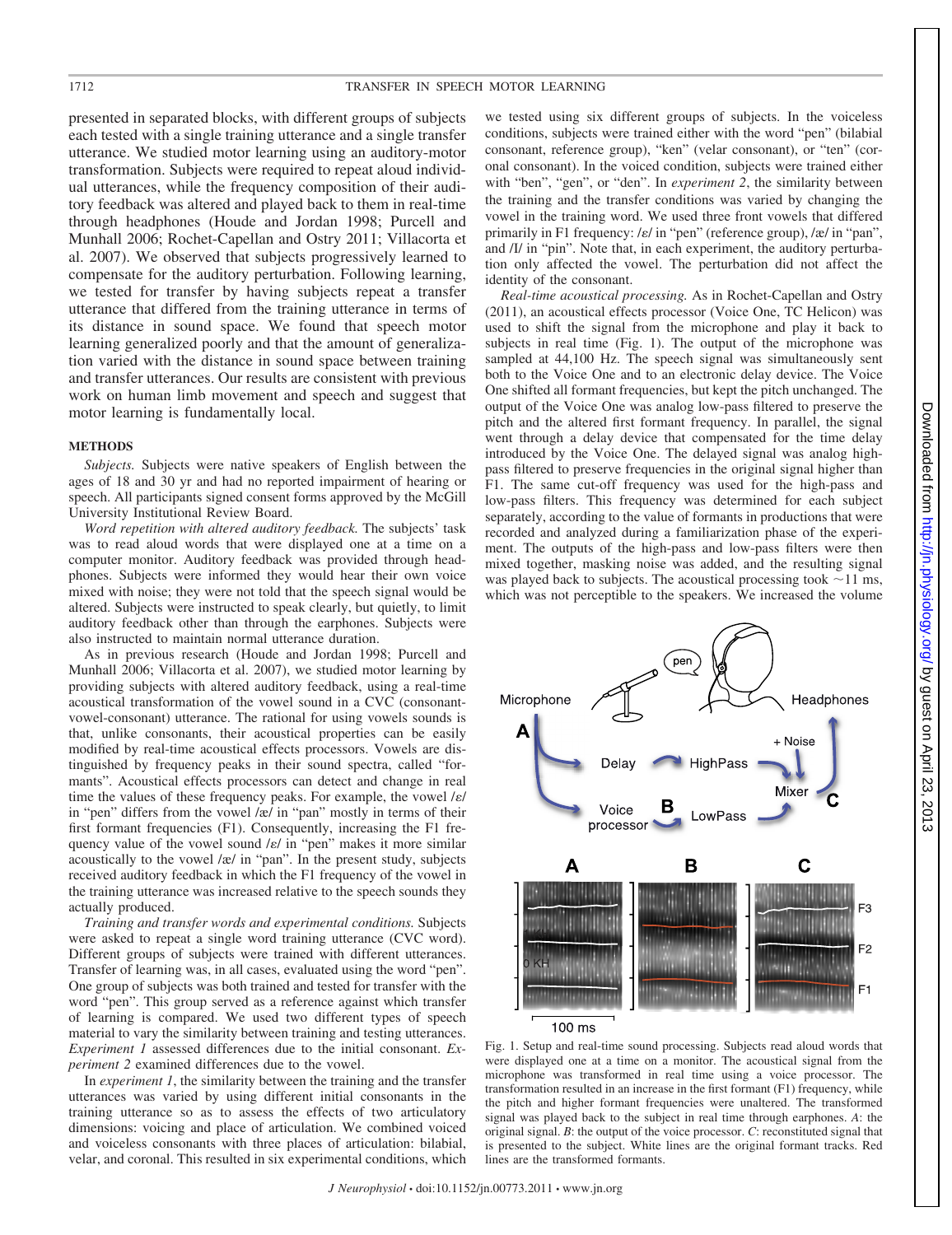of the signal that was played back to subjects. The volume change, along with the masking noise, helped to minimize any feedback the subject might receive other than through the earphones. The change in F1 frequency was about  $+25\%$  of the original F1 value.

*Setup and procedure.* The experimental setup was the same as in Rochet-Capellan and Ostry (2011). Testing took place in a soundproof room. Subjects were seated at a table. They wore earphones (Stax SR001-MK2 electrostatic) and talked into a unidirectional microphone (Sennheiser, Germany). The words were displayed one at a time for 1.2 s. Two successive words were separated by 1.2 s. In a familiarization phase, subjects repeated the training and transfer words with normal feedback. The experiment consisted of 10 blocks of trials separated by 30-s pauses. The two first blocks were produced with normal feedback and contained 30 repetitions of the training word, followed by 30 repetitions of the transfer word. The auditory transformation was then introduced gradually in five discrete steps, each consisting of 10 repetitions of the training word. The frequency shift was then maintained at this maximum value for 5 blocks of 30 repetitions of the training word. After training, the auditory perturbation was turned off, and subjects were required to produce one block of 30 repetitions of the transfer word followed by one block of 30 repetitions of the training word.

*Data analysis.* Following data collection, the recorded signals were resampled at 10,000 Hz. We used Praat (freeware provided by Paul Boersma and David Weenink, Phonetic Sciences, University of Am-

sterdam, Amsterdam, The Netherlands) to detect the boundaries of vowels and then to visualize and correct these boundaries when necessary. Trials with errors of production or noise were discarded from the analyses. Formants (F1 and F2) were scored for each trial separately, using an LPC analysis on a window of 30 ms in the center of the vowel (in Praat, Burg method; Boesma and Weenink 2010). Individual utterances with F1 values beyond  $\pm 2$  standard deviations of the mean in a given block were removed.

Changes in F1 frequency over the course of the experiment were expressed as a proportion of F1 values in baseline trials. A relative measure enabled us to correct for absolute differences in formant frequencies between female and male subjects that result from differences in the lengths of their vocal tracts. Learning was evaluated using the mean F1 frequency in the 30 last trials in the training phase (Learning, Fig. 2) relative to the mean F1 for that same utterance in the 30 prelearning trials. After-effects were evaluated using the same 30 baseline trials and the 30 trials for that same utterance in the no-shift postlearning phase (After-effect, Fig. 2). Transfer of learning was assessed by computing the mean F1 frequency for the transfer word under no-shift conditions in the 30 trials of the transfer phase at the end of the experiment (Transfer, Fig. 2). This value was expressed relative to the mean F1 value for the transfer utterance in the 30 prelearning trials. We used ANOVA to assess differences in frequency change in *experiments 1* and *2* separately. A single group of subjects who were trained and tested using the word "pen" was



Fig. 2. Progression over time of speech motor adaptation to altered auditory feedback. In response to increases in F1 frequency in auditory feedback, subjects progressively decrease the F1 frequencies in their productions of the training word. Each panel shows the average learning curve expressed in terms of F1 frequency change relative to baseline for the different training utterances. Each symbol represents the mean value over 10 repetitions. Performance at the end of learning is shown with filled violet-colored circles. Transfer of learning (shown with blue triangles) was evaluated immediately following learning by having subjects produce the transfer utterance "pen" with unaltered auditory feedback. After-effect trials (shown with yellow circles) assess retention of learning. The bar plots at the *right* summarize the mean F1 change ( $\pm$ SE) at the end of learning (violet), in transfer (blue), and in after-effect (yellow) trials. The progression of the perturbation over the experiment is shown at the *bottom right*, where the gray-scale gradient represents the magnitude of F1 change. Darker colors represent greater F1 change.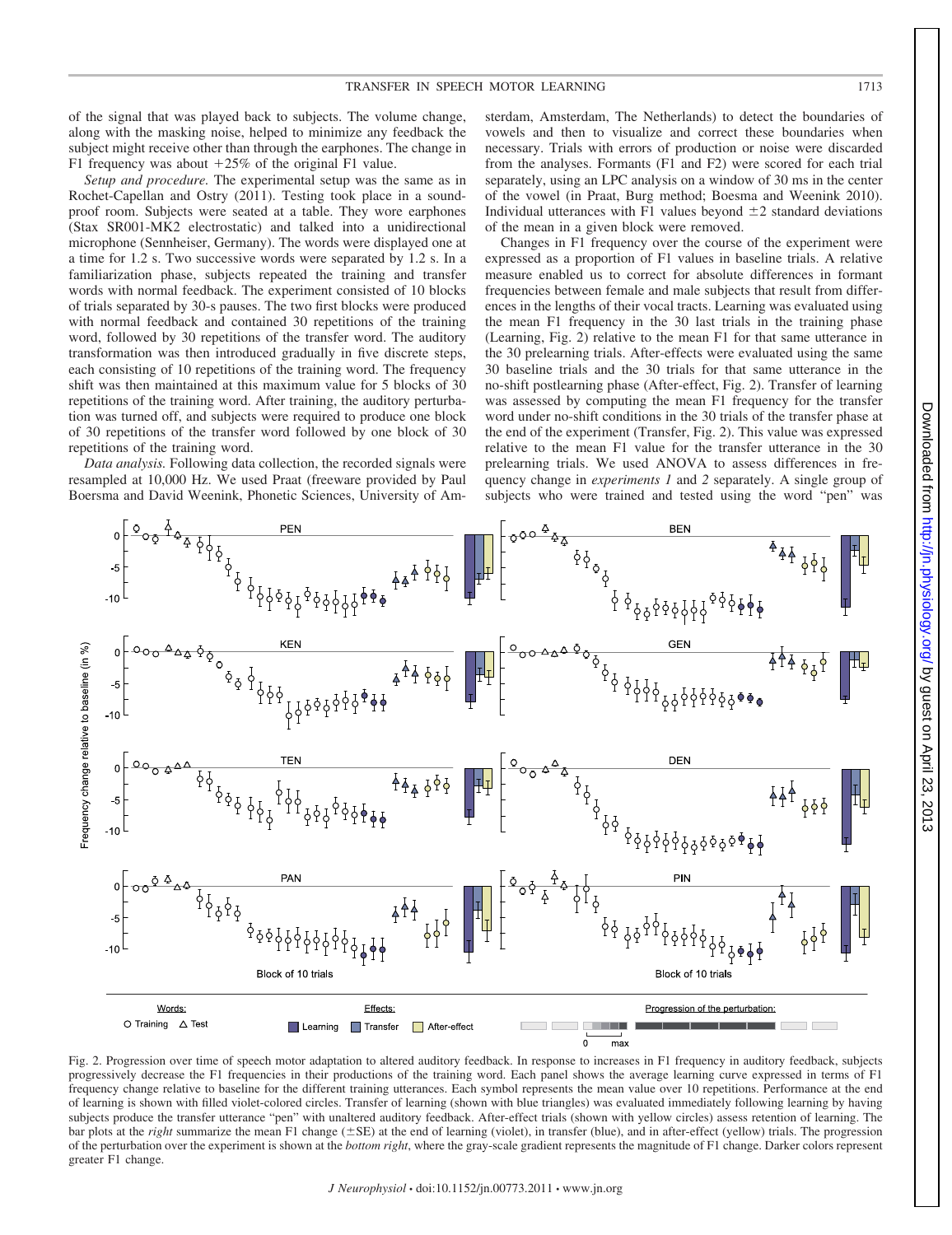included in both analyses and served as a reference group to assess transfer of learning. The inclusion of "pen" provided a continuum, starting with a zero difference between training and test material.

We evaluated the dependence of transfer of learning on the acoustic similarity between the training word and the transfer word. We used a standard measure of similarity based on the distance between vowel sounds in the training and transfer words under baseline conditions. The distance between vowels was computed on a per-subject basis using the Euclidian distance in an F1 vs. F2 space. The distance measure was then normalized, by dividing it by the F1 value in the transfer word before learning. This normalization once again accounted for possible overall differences in frequency due to female vs. male subjects. (Note that individual vowels are typically classified according to both F1 and F2 frequencies, and that formants for the same vowel vary according to the preceding consonant, due to coarticulation, Hillenbrand et al. 2001.)

It should be noted that, in studies of human arm movement, transfer of learning is generally computed on the basis of a smaller number of trials. However, in speech, there is considerable variation in formant frequencies, even for a given vowel and speaker. Accordingly, we have used a larger number of trials to deal with this variability. This variability is visible in Fig. 2, which shows the progression of learning, transfer, and after-effect magnitudes for blocks of 10 trials. To ensure that the effects reported below were not dependent on the number of trials used to compute transfer of learning, we repeated the analyses using blocks of 5, 10, and 15 trials. The results were qualitatively similar to those reported below.

*Experimental condition and subject selection.* As the study focused on transfer of motor learning, we only included subjects who showed clear adaptation, that is, a significant decrease in the F1 frequency in the final 30 trials of the training phase compared with the 30 trials for that same utterance under baseline conditions. As in other studies of adaptation to altered auditory feedback, not all subjects adapted. In the present study, nonadapted subjects represented  $\sim$ 20% of all subjects tested. We also removed 5 subjects out of the 108 who adapted. These subjects had outlier values for adaptation or transfer (1.5 times greater or less than the interquartile range of their group).

In total we retained 103 subjects who were split into groups as follows: "pen", 13 subjects (6 men); "ken", 14 subjects (6 men); "ten", 14 subjects (7 men); "ben", 13 subjects (5 men); "gen", 12 subjects (3 men); "den", 13 subjects (6 men); "pan", 12 subjects (4 men); and "pin", 12 subjects (4 men).

## **RESULTS**

As subjects produced the training utterance, they heard F1 frequencies that were increased in real time. Figure 2 shows changes in F1 frequency over the course of the experiment for subjects in the different groups. The individual points represent the mean frequency for blocks of 10 trials. Changes in F1 frequency for the training utterance (and also the after-effect) are shown relative to baseline values for the training utterance (circles). Changes in F1 frequency for the transfer utterance are shown relative to F1 baseline values for the transfer utterance (triangles). Average values for F1 change at the end of learning; in transfer and after-effect trials are shown to the right. Examination of the figure shows a progressive reduction in F1 frequency over the course of training, which is indicative of adaptation. The F1 frequencies in the transfer phase differ for the different experimental conditions. After-effect trials show retention of motor learning.

Significant adaptation to altered auditory feedback was observed in all groups of subjects. The F1 frequencies for repetitions of the training word were significantly less at the end of training than before learning ( $P < 0.0001$  in all groups). For

conditions involving different consonants (Fig. 2, *top* three rows), the mean change in F1 frequency following learning ranged from 8 to 12%. For conditions involving different vowels (Fig. 2, *bottom* row), the change in F1 frequency due to learning was  $\sim$ 10%. In the first experiment, we evaluated differences in learning due to voiced vs. voiceless consonants (b, g, and d vs. p, k, and t) and differences due to place of articulation (labial vs. velar vs. coronal). Subjects trained with a word starting with a voiced consonant ("ben", "gen", "den") showed greater changes in the vowel production than subjects trained with a voiceless consonant ("pen", "ken", "ten")  $[F(1,73) = 4.4, P \le 0.05]$ . This adaptation also depended on the place of articulation  $[F(2,73) = 3.9, P \lt 0.05]$ , with less adjustment of the vowel observed when it was preceded by a velar consonant ("ken", "gen") than when it was preceded by a labial consonant ("pen", "ben") ( $P < 0.05$ ). In *experiment* 2, the differences in learning for different vowels were not statistically significant: the adjustment in F1 frequency was comparable for the three words "pen", "pan", and "pin"  $[F(2,34) =$  $0.05, P > 0.9$ .

Transfer of learning was assessed by examining changes in F1 frequency in the production of the reference word "pen" following learning with various training words. As we observed different amount of learning in the different experimental conditions, we normalized transfer by the amount of learning. This computation was conducted on a per-subject basis. Figure 3*A* shows the mean values for transfer in the different experimental conditions. Figure 3*B* shows the relationship between transfer and the distance between vowels in the training and transfer conditions. The individual points in Fig. 3*B* give the mean value in each of the experimental conditions. The distance between training and transfer utterances is given as the Euclidian distance between vowels in F1-F2 space normalized by F1 value (see METHODS). In both panels, it is seen that transfer of learning is greatest for the reference group that was trained and tested for transfer with the same word "pen". Measures of transfer decrease in a systematic fashion with increases in the distance in sound space between training and transfer words. The details of the analyses are given below.

To test for differences in transfer in the different experimental conditions, we conducted separate ANOVAs for conditions involving consonants vs. vowels. For these analyses, we used measures of transfer that were normalized for differences in the amount of learning, as described above. When training and transfer utterances differed in terms of their initial consonant, transfer of learning was found to be greater when the training word started with an unvoiced consonant ("pen," "ken," and "ten") than when the training word started with a voiced consonant ("ben," "gen," and "den")  $[F(1,73) = 6.6, P <$ 0.02]. Transfer of learning did not differ with the place of articulation of the initial consonant  $[F(2,73) = 0.31, P > 0.5]$ . In *experiment 2*, the amount of transfer differed for training words with different vowels  $[F(2,34) = 3.4, P < 0.05]$ .

We assessed the relation between transfer of learning and the acoustical similarity between the training and transfer words. Correlations were computed for the consonant (*experiment 1*) and vowel (*experiment 2*) conditions separately. When correlations were computed using condition means (as shown in Fig. 3*B*), transfer of learning for consonants was reliably correlated with the distance between training and transfer materials  $[r(5) = -0.97, P < 0.01]$ . For vowels, the correlation was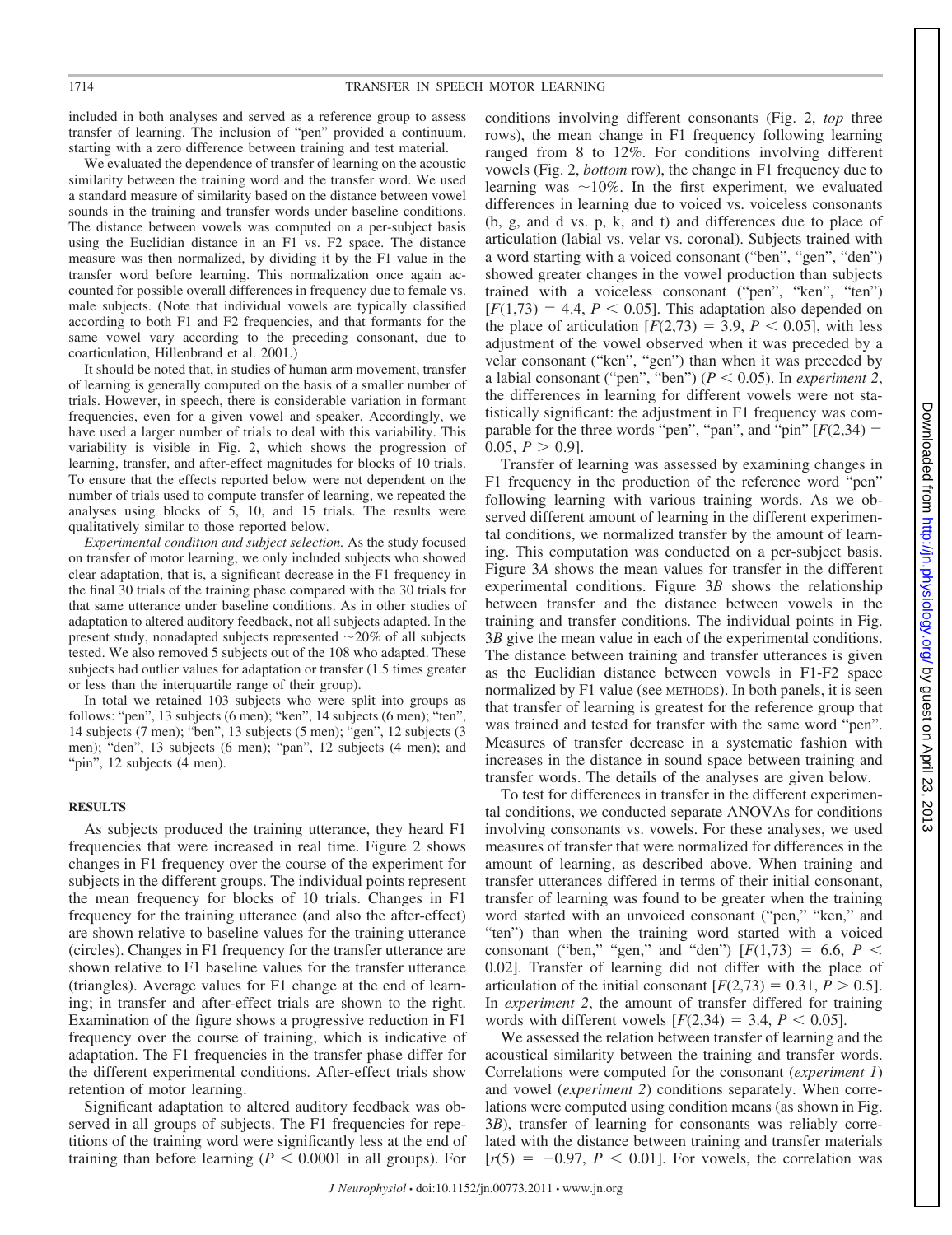

Fig. 3. Transfer of speech motor learning and its relation to similarity between training and transfer utterances. Transfer of speech motor learning decreases as a function of the distance in sound space between training and transfer utterances. *A*: mean transfer of learning (as a proportion of adaptation) to the transfer utterance "pen" for subjects who were trained with each of the different training utterances shown on the horizontal axis. The panel is divided into training words that differ in terms of the initial consonant (at the *left*) and those that differ in term of the vowel (to the *right*). Error bars show SE. *B*: transfer of learning (relative to adaptation) varies with the mean measured distance, before learning, between vowels in training and transfer utterances. Individual words represent the amount of transfer for the different training utterances. Separate regression lines are provided to characterize transfer across differences in initial consonant (blue) and transfer for different vowel conditions (red).

high, but not statistically reliable  $[r(2) = -0.99, P = 0.08]$ . When the computations were repeated using the data from individual subjects, we observed reliable correlations for both consonants  $[r(78) = -0.23, P < 0.05]$  and vowels  $[r(36) =$  $-0.42$ ,  $P < 0.01$ ]. In all cases, transfer of learning decreased with the distance between training and transfer utterances.

After-effects provide a measure of the retention of motor learning. We used ANOVA to assess differences in after-effect magnitudes. We normalized after-effects on a per-subject basis by the magnitude of adaptation, to correct for differences in the amount of learning. We found no significant differences in the normalized after-effect magnitude for either consonants or vowels  $[F(5,73) = 0.56, P > 0.7; F(2,34) = 0.7, P > 0.4,$ respectively]. However, in each experimental condition, the mean after-effect magnitude was found to be reliably different

than the baseline F1 value before training  $(P < 0.01$  in all cases, except "ten" and "gen," where  $P < 0.05$ ). This indicates that the learning was retained even following transfer trials in which subjects were required to produce the transfer word under normal feedback.

#### **DISCUSSION**

The results show that there is limited transfer of auditorymotor learning to untrained utterances. The generalization that was observed depended on the acoustical similarity between the two words. Gradients of generalization were observed both when training and transfer words differed in terms of the initial consonant (*experiment 1*) and in terms of the vowel (*experiment 2*). This suggests that, in the present study, speech learning is associated with individual training utterances. This work provides a new experimental model to investigate generalization in motor learning and suggests that patterns of generalization, reported previously for arm movement, are shared by the highly complex orofacial movements in speech.

Different aspects of our data point to the rather specific nature of speech motor leaning. First, speech learning has limited effects on untrained utterances. The limited generalization is consistent with previous studies that assessed transfer of speech learning after training with a mechanical load applied to the jaw (Tremblay et al. 2008). A second indication of specificity is that the effects of learning were still present for the training word after subjects repeated the transfer utterance 30 times with unaltered auditory feedback. After-effects were comparable in magnitude for the reference condition and the other experimental groups. Hence, the production of the transfer utterance did not alter the persistence of the learning effect. Finally, we have observed that transfer of learning was positively correlated with the acoustical similarity between training and transfer utterances. The after-effects, in combination with the limited amount of transfer of learning, shows that learning one word has little effect on the production of another.

In the present paper, we have assessed generalization by evaluating how learning transfers to untrained materials. The observed gradients of generalization are similar to those reported previously in the arm movement literature (Donchin et al. 2003; Gandolfo et al. 1996; Ghahramani and Wolpert 1997; Krakauer et al. 2000; Mattar and Ostry, 2007b; Thoroughman and Shadmehr 2000; Thoroughman and Taylor 2005). Other evidence for specificity (or generalization) in motor learning is seen in subjects' ability to simultaneously learn several different sensorimotor transformations, as has been observed in Rochet-Capellan and Ostry (2011) in speech or Osu et al. (2004) in arm movement. Taken together, these outcomes indicate that changes in the motor system induced by learning are primarily linked to the training experience and, hence, essentially local.

Other studies have investigated generalization of auditorymotor learning using different experimental procedures (Cai et al. 2010; Houde and Jordan 1998; Villacorta et al. 2007). In these other studies, transfer of training was tested over the course of learning by interleaving training and transfer utterances. The authors observed generalization that they interpreted as evidence that local experience induces broad modification of the speech motor system. However, in all of these previous studies, generalization to transfer utterances varied in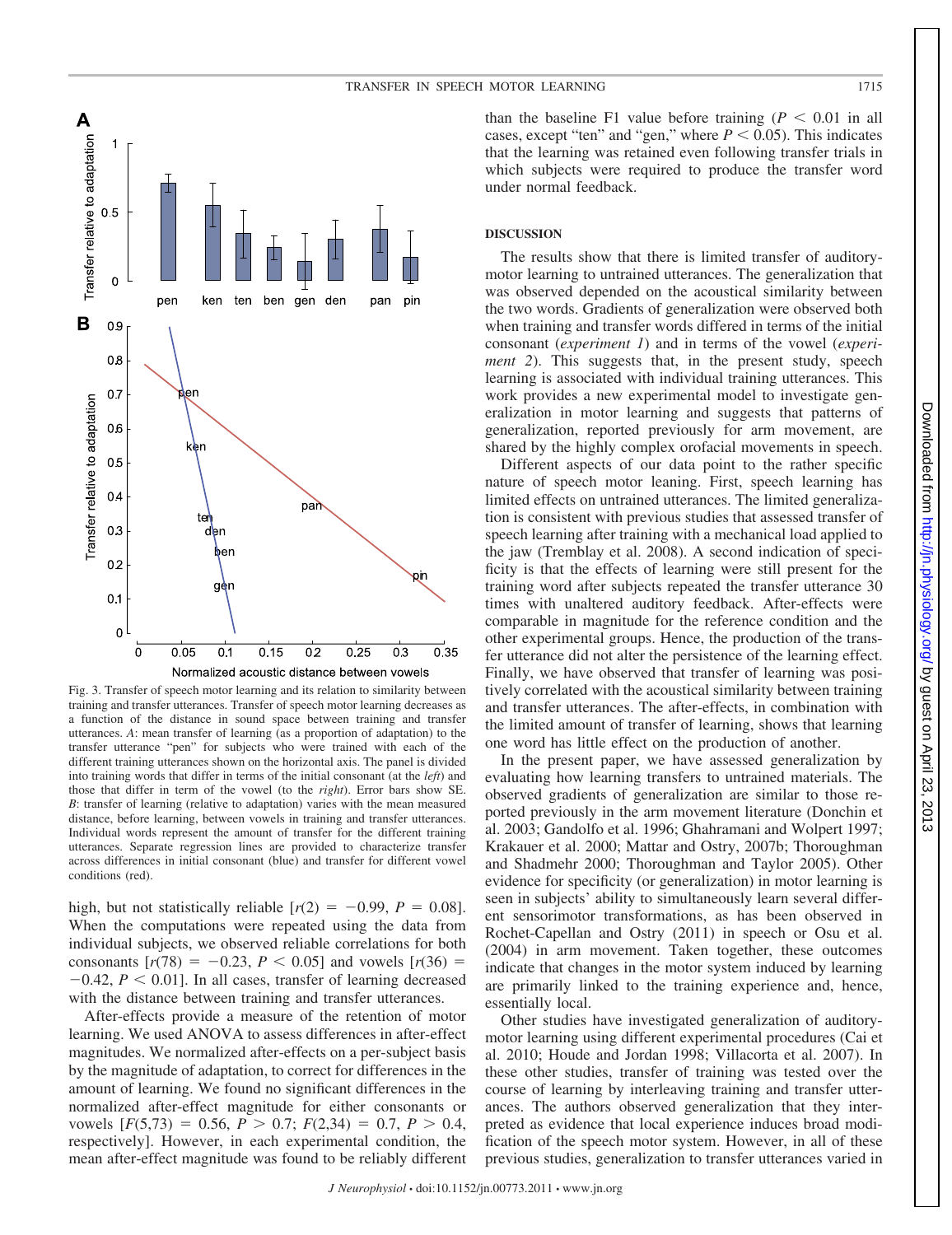magnitude, and for some transfer utterances was not present at all. In fact, even with interleaving, a graded pattern of generalization can be seen in these studies as training and transfer sounds differed in acoustical similarity. Gradients in generalization provide an alternative explanation for nonhomogenous generalization in speech motor learning, consistent with the idea that learning is fundamentally instance based. Generalization of the sort seen in the present study should be expected in an instance-based system. Tuning curves for individual items in a biological system are never abrupt; changes in individual elements in a network propagate to adjacent elements as a function of proximity.

Our study confirms and extends previous findings on speech auditory-motor learning. As in previous work, the compensation for altered auditory feedback was partial. In the present data, compensation ranged between 30% for "gen" to 60% for "den". Partial compensation to altered auditory feedback may be due to the fact that speech movements have both auditory and somatosensory goals (Feng et al. 2011; Nasir and Ostry 2006; Tremblay et al. 2003). The present manipulation creates a conflict between these sources of information, which may limit adaptation. Unequal adaptation for different movements is also observed in force-field learning, for movements in different directions (Darainy et al. 2009). In the case of arm movements, differences appear to be related to limb impedance, such that, in directions where impedance is high, less adaptation is observed. Differences in adaptation in speech may well depend in part on the mechanical behavior of the articulators or the reliance on cutaneous afferent information for speech control. However, unequal adaptation may also reflect differences in the precision of implicitly defined speech targets. Note that the variation in the magnitude of adaptation in different conditions does not affect the conclusions of the present study, as differences in the amount of transfer are not due to differences in the amount of learning.

In Fig. 3*B*, it can be seen that training utterances involving different consonants are quite similar acoustically in terms of their separation in F1/F2 space (*experiment 1*), but show no more transfer than dissimilar utterances involving different vowels (*experiment 2*). This difference merits comment. The acoustical differences between training and transfer utterances in *experiments 1* and *2* have different phonetic origins. In *experiment 2*, the distance in F1/F2 space between the vowel in the training and testing utterances reflects differences in the identity of the vowel, while, in *experiment 1*, the same measure reflects the influence of the initial consonant on the vowel. One way to better evaluate the similarity between two utterances involving different consonants and the same vowel would be to characterize the associated articulatory movement. The addition of an articulatory dimension would provide another measure of similarity that could be well suited to evaluating generalization when training and test words differ in terms of their consonants.

Few studies have investigated generalization in speech motor learning. The existing literature has drawn on work on generalization in human arm movement, but adapted the techniques to create relevant experimental procedures for speech. The work on generalization in speech learning clearly benefits from the findings of the limb movement literature and, in return, helps in the understanding of fundamental principles in motor control. The comparison of different motor systems is

fundamental to distinguish shared and specific properties of different motor systems. This rationale is the basis of the present work and of our laboratory's previous studies of speech motor learning (Rochet-Capellan et al. 2011; Tremblay et al. 2008). In studies of arm movement, gradual changes in amplitude or direction of movements are easily obtained by changing the position of the target in the workspace. These gradients of similarity between training and transfer movements generate gradients of generalization (Donchin et al. 2003; Gandolfo et al. 1996; Ghahramani and Wolpert 1997; Krakauer et al. 2000; Mattar and Ostry 2007b; Mattar and Ostry 2010; Thoroughman and Shadmehr 2000; Thoroughman and Taylor 2005). The present study showed equivalent gradients for speech, using a workspace in which utterances were selected in terms of their acoustical similarity. In studies of motor learning involving arm movement, broad generalization is observed when transfer movements can be interpolated from a set of training movements (Gandolfo et al. 1996; Ghahramani and Wolpert 1997; Malfait et al. 2005; Mattar and Ostry 2007a). Generalization of this kind is presumably also possible in speech when the set of training words broadly samples the articulatory workspace so as to include the articulatory movements required to realize the transfer utterance. Arm movement studies have also manipulated variables such as context to determine the factors that could influence generalization in motor learning (Cothros et al. 2009; Imamizu et al. 2007; Krakauer et al. 2006; Osu et al. 2004; Wada et al. 2003). The manipulation of higher-level factors, such as the semantic proximity between words, could be an analogous manipulation to assess contextual specificity in speech learning.

The present study has used real-time perturbation of auditory feedback to study learning and transfer. Perturbation of auditory feedback in the course of speech production also occurs in naturalistic situations. For example, in everyday life, speakers have to change their speech to compensate for ambient noise. Acoustical perturbations also result from anatomical changes of the vocal tract, in the course of child development. In natural situations, it is difficult to determine the extent of generalization of auditory-motor adaptation because individuals are exposed to many exemplars at the same time, and thus there is a constant interplay between repeated practice and novel experience. One way to understand the processes involved in speech generalization is to manipulate the overlap between training and transfer material under controlled experimental conditions. The present study is a first step toward this direction. The systematic investigation of generalization in speech motor learning may help to define the conditions for broad generalization, which is fundamental for rehabilitation protocols. It should also help in understanding the complex mapping between motor, acoustical, and linguistics units, which is still an open question in the speech literature (Smith 2006).

#### **GRANTS**

This research was supported by grants from National Institute on Deafness and Other Communications Disorders Grant DC-04669, the Natural Sciences and Engineering Research Council of Canada, and Le Fonds Québécois de la Recherche Sur la Nature et les Technologies, Québec, Canada.

### **DISCLOSURES**

No conflicts of interest, financial or otherwise, are declared by the author(s).